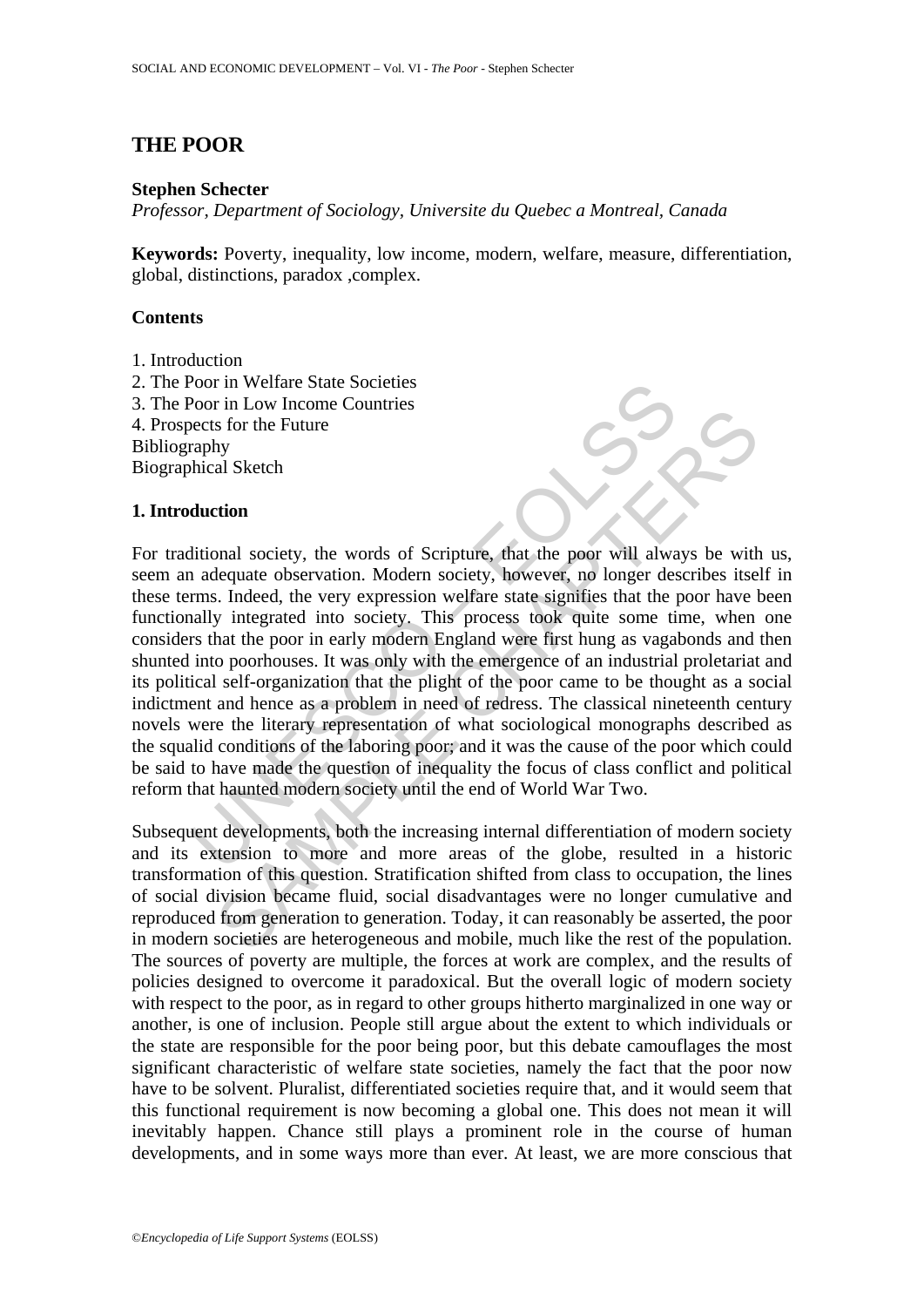the best of intentions may prove powerless indeed while bad decisions can also be made, even as the long-term logic of modernity points to steady, if uneven improvement in the lot of the poor.

-

- -

> TO ACCESS ALL THE **13 PAGES** OF THIS CHAPTER, Visit: http://www.eolss.net/Eolss-sampleAllChapter.aspx

#### **Bibliography**

Alderman, H. 1991. "Food Subsidies and the Poor" in Psacharopoulos, G. (ed.) *Essays on Poverty, Equity and Growth* Oxford: Pergamom Press, p. 172-202.

Behrman, J. R. 1991. "Nutrition, Health and Development" in Psacharopoulos, G. (ed.) *Essays on Poverty, Equity and Growth* Oxford: Pergamom Press, p. 79-171.

Cohen, Daniel. 1997. *Richesse du Monde, Pauvretés des Nations*. Paris: Champs Flammarion.

Fields, Gary S. 1991. "Growth and Income Distribution" in Psacharopoulos, G. (ed.) *Essays on Poverty, Equity and Growth* Oxford: Pergamom Press, p. 1-52.

The United [S](https://www.eolss.net/ebooklib/sc_cart.aspx?File=E1-20-04-06)tates and the Poor" in Psacharopoulos, G. (ed.) Essays with Oxford: Pergamom Press, p. 172-202.<br>
1. R. 1991. "Nutrition, Health and Development" in Psacharopoulos, G. (ed.) Essays with Oxford: Pergamom Press, p 7<br>
1991. "Food Subsidies and the Poor" in Psacharopoulos, G. (ed.) Essays on Poverty. E<br>
2. (1991. "Nutrition, Health and Development" in Psacharopoulos, G. (ed.) Essay<br>
R. 1991. "Nutrition, Health and Development" in Psac Hauser, Richard and Ingo Fischer. 1990. "Economic Well-Being Among One-parent Families" in Smeeding, T., M. O'Higgins and L. Rainwater, (eds.). *Poverty, Inequality and Income Distribution in Comparative Perspective. The Luxembourg Income Study (LIS).* Washington: The Urban Institute Press.

Hedstrom, Peter and Stein Ringen. 1990. "Age and Income in Contemporary Society" in Smeeding, T., M. O'Higgins and L. Rainwater, (eds.). *Poverty, Inequality and Income Distribution in Comparative Perspective. The Luxembourg Income Study (LIS).* Washington: The Urban Institute Press.

Jencks, Christopher, 1992. *Rethinking Social Policy : Race, Poverty, and the Underclass*. Cambridge, MA : Harvard University Press.

Luhmann, Niklas. 1990. *Political Theory in the Welfare State*. Berlin-New York: Walter de Gruyter.

Luhmann, Niklas. 1993. *Risk : A Sociological Theory*. New York : A. De Gruyter.

Maddison, Angus. 1995. *L'économie mondiale 1820-1992*. Paris: OECD.

Meyer, John. 2000. "Globalization. Sources and Effects on National States and Societies." *International Sociology*. Vol. 15, Number 2: 233-248.

Myles, John and Garnett Picot. 2000. *Transferts sociaux, gains et intensité des faibles revenus dans les familles canadiennes avec des enfants, 1981 à 1996: Mise en évidence des progrès récents de la mesure des faibles revenus.* Ottawa: Statistique Canada.

Oberai, A. S. 1993. *Population Growth, Employment and Poverty in Third-World Mega-Cities.* New York. St. Martin's Press.

O'Higgins, Michael, Günther Schmaus and Geoffrey Stephenson. 1990. "Income Distribution and Redistribution: A Microdata Analysis for Seven Countries" in Smeeding, T., M. O'Higgins and L. Rainwater, (eds.). *Poverty, Inequality and Income Distribution in Comparative Perspective. The Luxembourg Income Study (LIS).* Washington: The Urban Institute Press.

Pakulski, J., and M. Waters. 1996. *The Death of Class*. London, Sage.